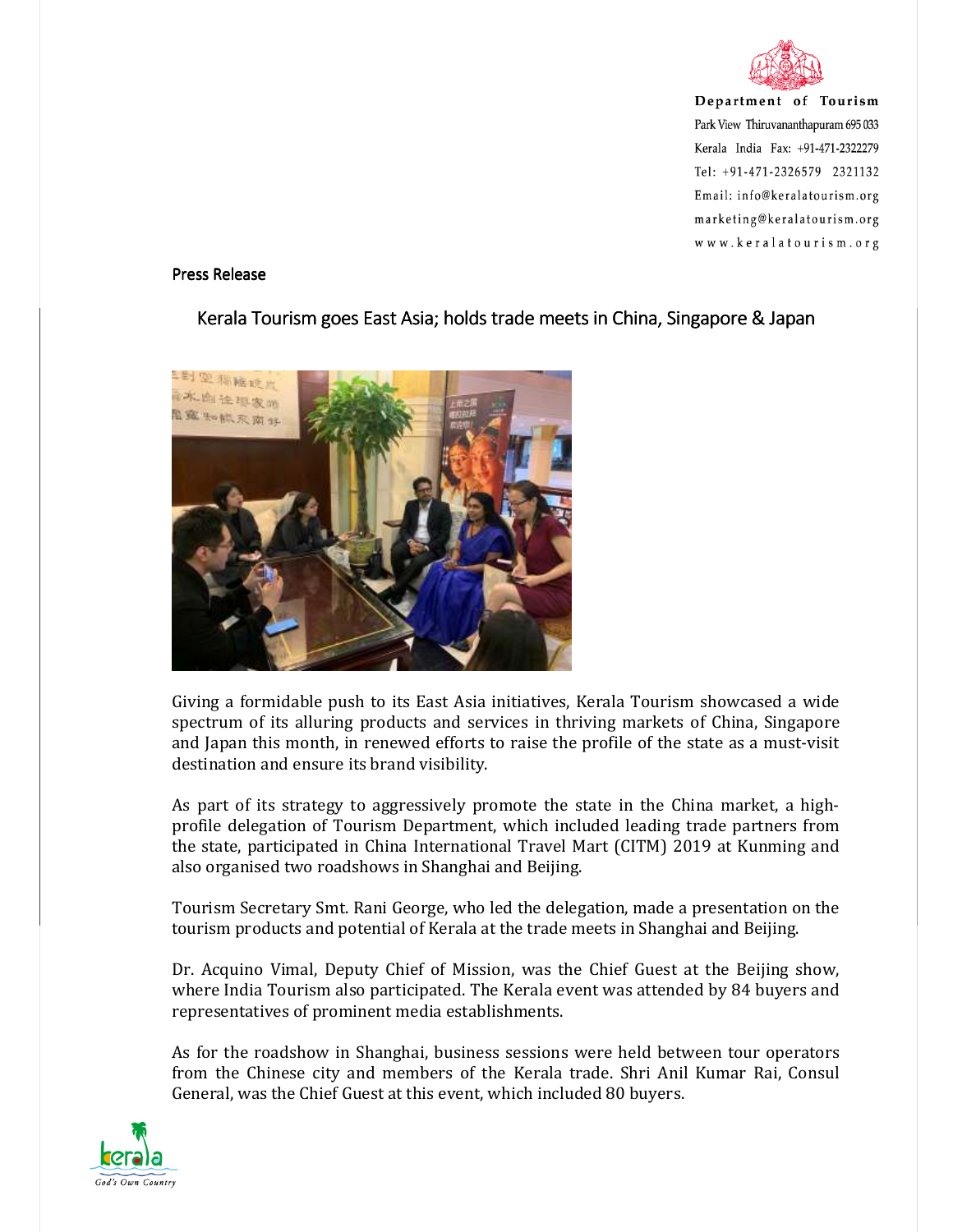

Department of Tourism Park View Thiruvananthapuram 695 033 Kerala India Fax: +91-471-2322279 Tel: +91-471-2326579 2321132 Email: info@keralatourism.org marketing@keralatourism.org www.keralatourism.org

At CITM, Kerala had set up a 36 sq.mt stand at the trade fair, attracting a steady stream of visitors and business stakeholders.

"We are trying to ensure brand visibility in East Asian markets using innovative strategies. China is an important emerging market for Kerala Tourism. In just two decades, it has become the world's largest outbound travel market, with some 145 million Chinese travellers visiting abroad in 2017," Tourism Minister Shri Kadakampally Surendran said.

"We need to make Kerala hospitable to China's outbound tourists as the world's most populous country has the potential to give a fillip to the tourism economy of the state. We need to pique their interest in Kerala through a multi-pronged strategy. We are looking into the issues like paucity of guides well-versed in Chinese language. Additionally, we have to rustle up new products, especially in the adventure segment, promote MICE tourism and latch on to martial arts Kalaripayattu and wellness product Ayurveda in a big way," he added.

A total of 9,630 tourists from China visited Kerala in 2018 as compared to 7,113 in 2017, registering a 35 per cent increase.

"We are determined to put Kerala firmly on the radar of globe-trotting Chinese travellers and create awareness among them about God's Own Country. By organising the roadshows, we were able to whip up a lot of excitement among the stakeholders of China's tourism and hospitality industry," Smt. George said.

"Besides developing B2B contacts, we also sent a strong message to the Chinese travellers that Kerala is a safe, attractive and affordable tourist destination. We need to be ready with package and customised tours to attract them," she added.

Kerala has become the first Indian state to be partnered with the 'China Ready' programme, which has already been conducted in 48 countries, to increase footfalls from China. A destination audit from Chinese tourist's perspective to ascertain the attractiveness of the destination has also commenced in Alappuzha, Thekkady, Munnar and Kochi.

In Singapore, Kerala Tourism participated in ITB Asia 2019, Asia's leading travel trade show' held at the Sands Expo and Convention Centre, Marina Bay Sands. The Kerala pavilion, set up on a 24 sq.mt area, was splashed with the theme of "Human by Nature", a three-minute new campaign film launched to appeal to high spenders and backpackers. Large backlit wall of the theme attracted a lot of visitors while brochures were distributed to potential tour operators.